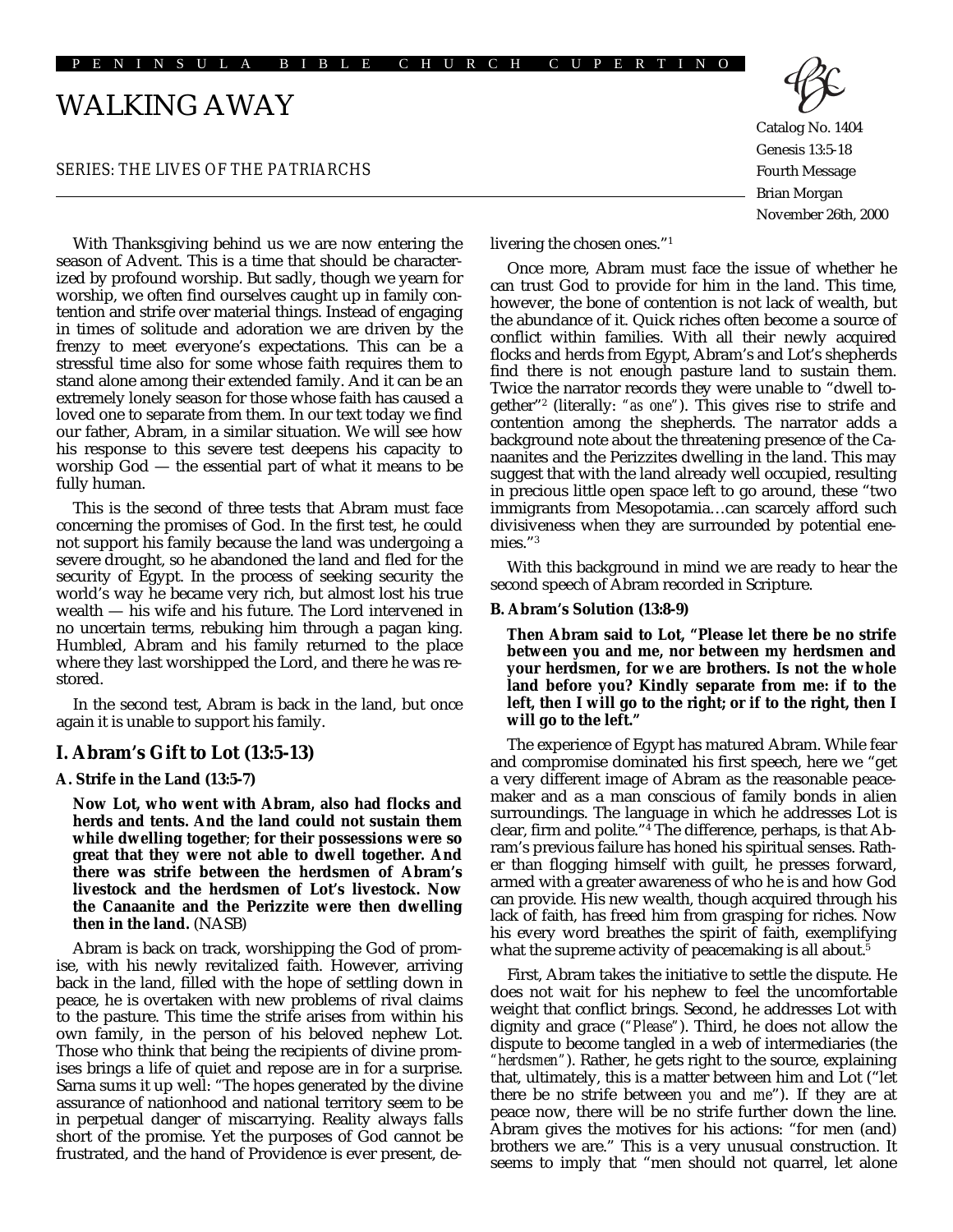brothers."6 This issue of brotherhood becomes the dominating motivating force for peace throughout Scripture. It dispenses with title and rank, and raises each party to the level of two equals intimately bound together.

Once that atmosphere of dignity among equals has been established, Abram is ready to propose the only solution possible. It is a painful one. He states it firmly, yet politely: *"Please separate from me."* To remove the sting from his words, he sandwiches them between his infinite generosity, placing the entire horizon within Lot's view (*"Is not the whole land before you?"* and *"You pick first, I'll take second"*). Lot must have felt an adrenaline rush at this point. Whatever disappointment he might feel at the prospect of leaving his uncle disappears in his new freedom to choose his own destiny. What a rare opportunity this is. It would like telling a recent college graduate to write his own job description, together with salary, benefits and location. Faced with contention over his inheritance, the man of faith lets go even of what is rightfully his.

With this offer from Abram, Lot takes in the entire view.

### **C. Lot's Choice (13:10-13)**

**And Lot lifted up his eyes and saw all the valley of the Jordan, that it was well watered everywhere—this was before the LORD destroyed Sodom and Gomorrah like the garden of the LORD, like the land of Egypt as you go to Zoar.** (13:10)

The narrator puts us in Lot's shoes and we see everything from his perspective. Lifting up his eyes, he observes the well irrigated Jordan valley, a region abundant with powerful springs that create oasis-like conditions in places like Jericho and Engedi. Looking at the rays of the sun reflecting on the watery blue, his vision expands, and so does his hyperbole. He envisions a new Eden so plentiful with water that it will grant him the financial security of Egypt. But the narrator slips in one phrase to jolt our senses. Between the phrases "well-watered" and "like the garden of God," he parenthetically places the terrifying words, "*before* the LORD destroyed Sodom and Gomorrah."

The preposition "*before*" casts everything in its true light. And it plays on its previous usage. The first time it was used it carried a spatial sense of endless possibilities: "all the land is *before* you." Now the same phrase becomes temporal: "*before* the LORD destroyed." This gives the sense that, because Lot chooses by what he "sees," his choice will be disastrously shortsighted. This is but the first of many ominous clues that Lot is headed for ruin.

**So Lot chose for himself all the valley of the Jordan; and Lot journeyed eastward. Thus they separated from each other. Abram settled in the land of Canaan, while Lot settled in the cities of the valley, and moved his tent as far as Sodom. Now the men of Sodom were wicked exceedingly and sinners against the LORD.** (13:11-13)

Lot chooses for himself. This is reminiscent of the builders of the disastrous tower, who attempted to make a name *for themselves*. And Lot chooses the best of *all* he can see ("*all* the valley of the Jordan). The pride and greed driving his selection are almost palpable. Taking advantage of his uncle, he runs right over him. Second, the direction of his travel is completely wrong. It is eastward, "to the edge of Canaan, if not beyond it…Though offered a share of Canaan, he is here depicted turning his back on it."7 In essence, Lot's choice shows him walking away from God. Third, while Abram settles down in the land of Canaan, Lot settles in the *cities of the valley*, and moves his tent *as far as Sodom*. This gives the sense that Lot is moving dangerously close to abandoning his identification with the Lord (*tent*) and acquiring new identity papers in the shadow of Sodom. Finally, we learn where all of this is leading: *"The men of Sodom were wicked exceedingly and sinners against the LORD."* This is the same language which "described the generation of the flood (6:5; 8:21) who were blotted out."8 The seriousness of Sodom's evil will provoke extreme action by the Lord.

This hindsight is inserted by the narrator to help us feel the poignancy of Lot's departure. So he departs, wrapped in his mantle of dreams and naïve hopes of happiness, only to plunge into a depraved darkness from which only angels operating under divine mandate can save him. "Lot, when he fancied he was living in paradise, was nearly plunged into the depth of hell."9 In this manner, Lot separates from Abram. One man *walked away* from conflict, the other *walked away* from the Lord. One man is left upon "the heights, the other down in the sunken plain."10

As his beloved nephew enters the valley and departs over the horizon, Abram feels the weight of being alone, bereft of his final family tie. Even in the church, separation, although painful, is a continual process that is necessary for our faith to grow. This is what John says in his letter: "They went out from us, but they were not really of us; for if they had been of us, they would have remained with us but they went out, in order that it might be shown that they all are not of us" *(*1 John 2:19).

But before Abram has time to even contemplate his sorrow, God breaks in and speaks to him.

# **II. The Lord's Gift to Abram (13:14-18)**

**A. The Promise of Land Reiterated and Amplified (13:14- 15)**

**And the LORD said to Abram, after Lot had separated from him, "Now lift up your eyes and look from the place where you are, northward and southward and eastward and westward; for all the land which you see, I give it to you and to your descendants forever.**

There is "a strong break in the narrative sequence, marking the new beginning here."11 The timing of God's appearance is instructive. The Lord speaks to Abram immediately after he exercises faith in what he cannot see, and allows Lot to choose what he can see. In choosing by faith alone, Abram's soul is now enlarged for a greater capacity to worship God. *"Seeing"* follows believing, not the other way around. This is consistent message all through the Scripture (John 6:30). Just as Abram was generous with Lot, so now the Lord will be generous with Abram, and infinitely so. As Lot lifted up his eyes, so now Abram is told to lift up his eyes from that place and take in the spectacular view.

God tells Abram to look not only to the right or to the left, but to all four points of the compass. God gives him a new "lens" with which to view everything. All the land that his eyes can see will be a gift not only to him but also to his children. God even adds that impressive term, "forever." So we learn that when Abram walks away from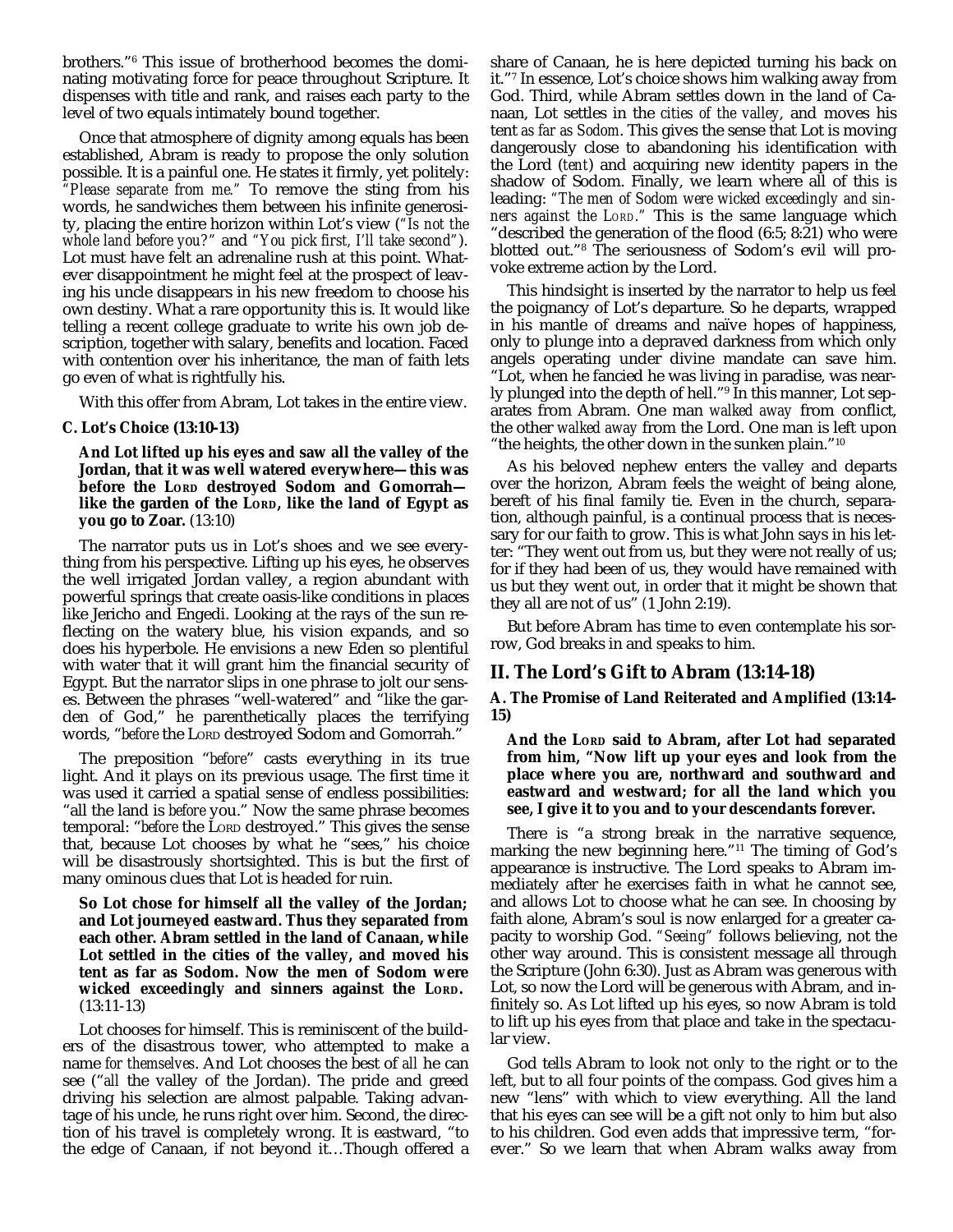conflict and refuses to grasp even what is rightfully his, he looses nothing. Even when his rival chooses "all" the best for himself, Abram receives "all." Far from being limited by the control of others, his life is enlarged and expanded beyond measure. This is true freedom. In God's kingdom one can give everything away one hundred times and still not lose it. As Dods says, "There is room in God's plan for every man to follow his most generous impulses."<sup>12</sup> This is what the Lord reassured Peter about when his disciple suggested they had given up everything to follow him: "Truly I say to you, there is no one who has left house or brothers or sisters or mother or father or children or farms, for My sake and for the gospel's sake, but that he shall receive a hundred times as much now in the present age, houses and brothers and sisters and mothers and children and farms, along with persecutions; and in the age to come, eternal life" (Mark 10:29-30).

 God adds that all this land will be a gift not only to Abram but also to his seed. With this mention of "seed," God now builds on the second half of his promise.

### **B. The Promise of Seed Reiterated and Amplified (13:16)**

### **"And I will make your descendants as the dust of the earth; so that if anyone can number the dust of the earth, then your descendants can also be numbered."**

Earlier, God promised that Abram's seed would become a nation, but there was no specific mention of size. (Nations in the ancient world could be relatively small.) Here God tells Abram that if anyone is *able* to number the dust of the earth, then his seed can also be numbered. (Alter notes that when comparisons are made in Hebrew, usually the reality is presented first, then the simile. Here it is the reverse, which may indicate "the high didactic solemnity of the moment of promise."13) In the opening scene, the land could not support both Abram and Lot so that they were *not able* to dwell as one (v 6). In the future, the seed of Abram will be so numerous, *no one will be able* to count them. This is the first time that this verb (*count* or *measure*) is used in the Bible. This makes it very significant. If you want to count something significant in life, try and count Abram's seed. God is seeking to expand Abram's imagination past the breaking point. John, with his poetic imagination, attempts to accomplish the same for us when he writes, "Behold, a great multitude, which *no one could count,* from every nation and all tribes and peoples and tongues, standing before the throne and before the Lamb, clothed in white robes, and palm branches were in their hands; and they cry out with a loud voice, saying, 'Salvation to our God who sits on the throne, and to the Lamb'" (Rev 7:9-10; see also Eph 3:17-19).

Once God has confirmed and strengthened his promises to Abram, he instructs him to take his second journey through the breadth of the land to symbolically appropriate what is already his. So now the place of *"letting go"* becomes the place of *revelation*, and the starting point for *holy pilgrimage*.

### **C. The Land Appropriated by Faith (3:17-18)**

**"Arise, walk about the land through its length and breadth; for I will give it to you." Then Abram moved his tent and came and dwelt by the oaks of Mamre, which are in Hebron, and there he built an altar to the LORD.**

So Abram makes a second journey to preview everything that is his. The man who walked away from conflict is now to walk *step by step* into the vastness of the eternal, and have his heart enlarged by it. Pulling up his stakes at Bethel, he travels south and arrives by the oaks of Mamre, near Hebron. The wandering Jew has finally found a place to settle and put down his roots — and he has done so in peace. There by the oaks of Mamre he builds an altar and worships the Lord.

Why all the repetition? What is so different about this journey from the first one? From one standpoint, nothing has changed since Abram entered the land; he is still childless and landless. The Canaanites still populate the land; idolatry is still thriving, and business still goes on as usual. The only time Abram ever made national "news" was when he had the shameful notoriety of being the only Bedouin ever to be escorted out of Egypt by an armed escort. The only pieces of evidence revealing that this wandering Jew has even been in the land are several piles of rocks located near a couple of freeways. So on the one hand, nothing appears to have changed. But, on the other hand, everything has changed for Abram. Embracing his shame in Egypt has enlarged his faith. With his newly revitalized faith he is able to walk away from conflict, and with that God gives him a new "lens" with which to see. From now on, with every walking step God is more real and tangible. His promises are more concrete, firm and allencompassing. And ultimately, Abram's new faith takes his worship into new depths, where present and future kiss and time stands still.

Each time Abram builds a pile of insignificant stones to memorialize those occasions, these anonymous places become sacred and shape the fabric of history. Abram finds a place to settle down, and no one even notices. But these insignificant tent stakes and altars of stones become anchor points for all that follows. Not far from this altar Abram will purchase his first plot of land in Canaan. It will serve as a graveyard for Sarai and all the patriarchs. Centuries later, Hebron will be conquered by Joshua (Josh 10:37). Several hundred years later, Hebron will become the center where David establishes his monarchy. One thousand years after David's monarchy, Messiah will come to earth. But Abram doesn't have to wait to see all of this. He enjoys it in his own day through faith and an imagination shaped by God's promises. At that insignificant rock pile he sees it and enjoys it before its time. As Jesus said of him, "Your father Abraham rejoiced to see My day, and he saw it and was glad" (John 8:56).

That is the ultimate expression of what worship does to the human soul. Worship makes our world enlarge not only geographically but eternally, too. Memory of the past kisses the imagination of the future, and the present becomes holy. In brief, nothing has changed, but to him who has eyes to see, everything has changed. This is how we are meant to worship.

There is a small town in Romania, called Simeria. Many from our church have fallen in love with the believers who live there. They are few in number, they have no money, and they live outside of the circles of influence. While many in Romania seized the opportunity to build their own kingdoms with money from the West, these humble saints simply "walked away." They don't possess a "house" of worship. Some of them don't even have homes